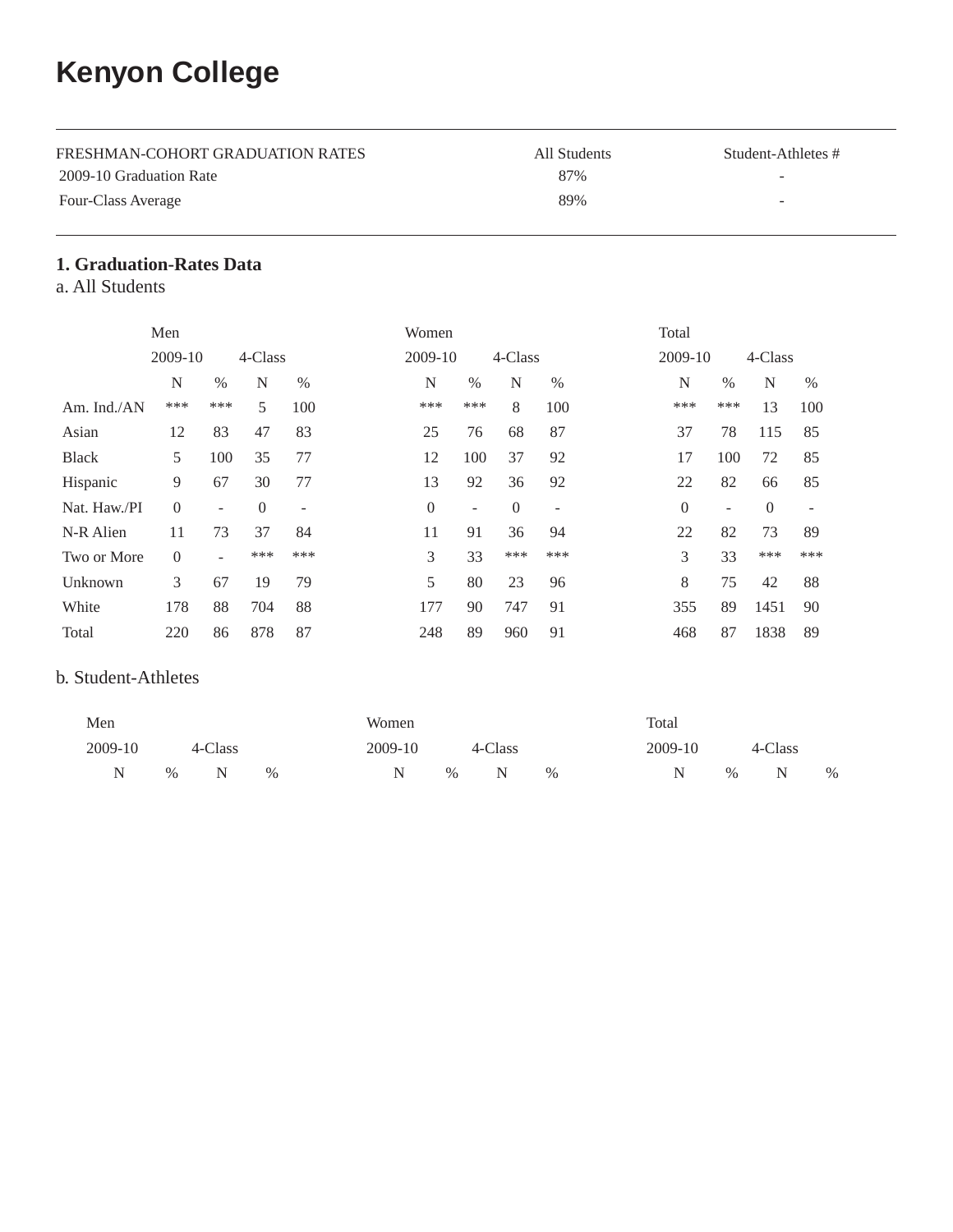# c. Student-Athletes by Sport Category

| <b>Baseball</b>           | <b>Men's Basketball</b> | <b>Men's CC/Track</b> |
|---------------------------|-------------------------|-----------------------|
| $% -N$                    | $% -N$                  | $% -N$                |
| 2009-10 4-Class           | 2009-10 4-Class         | 2009-10 4-Class       |
| Football                  | <b>Men's Other</b>      |                       |
| $% -N$                    | $% -N$                  |                       |
| 2009-10 4-Class           | 2009-10 4-Class         |                       |
| <b>Women's Basketball</b> | <b>Women's CC/Track</b> | <b>Women's Other</b>  |
| %- $N$                    | $% -N$                  | $% -N$                |
| 2009-10<br>4-Class        | 2009-10<br>4-Class      | 2009-10 4-Class       |

Values for N (a. 1-5, b. 6-10, c. 11-15, d. 16-20, e. greater than 20)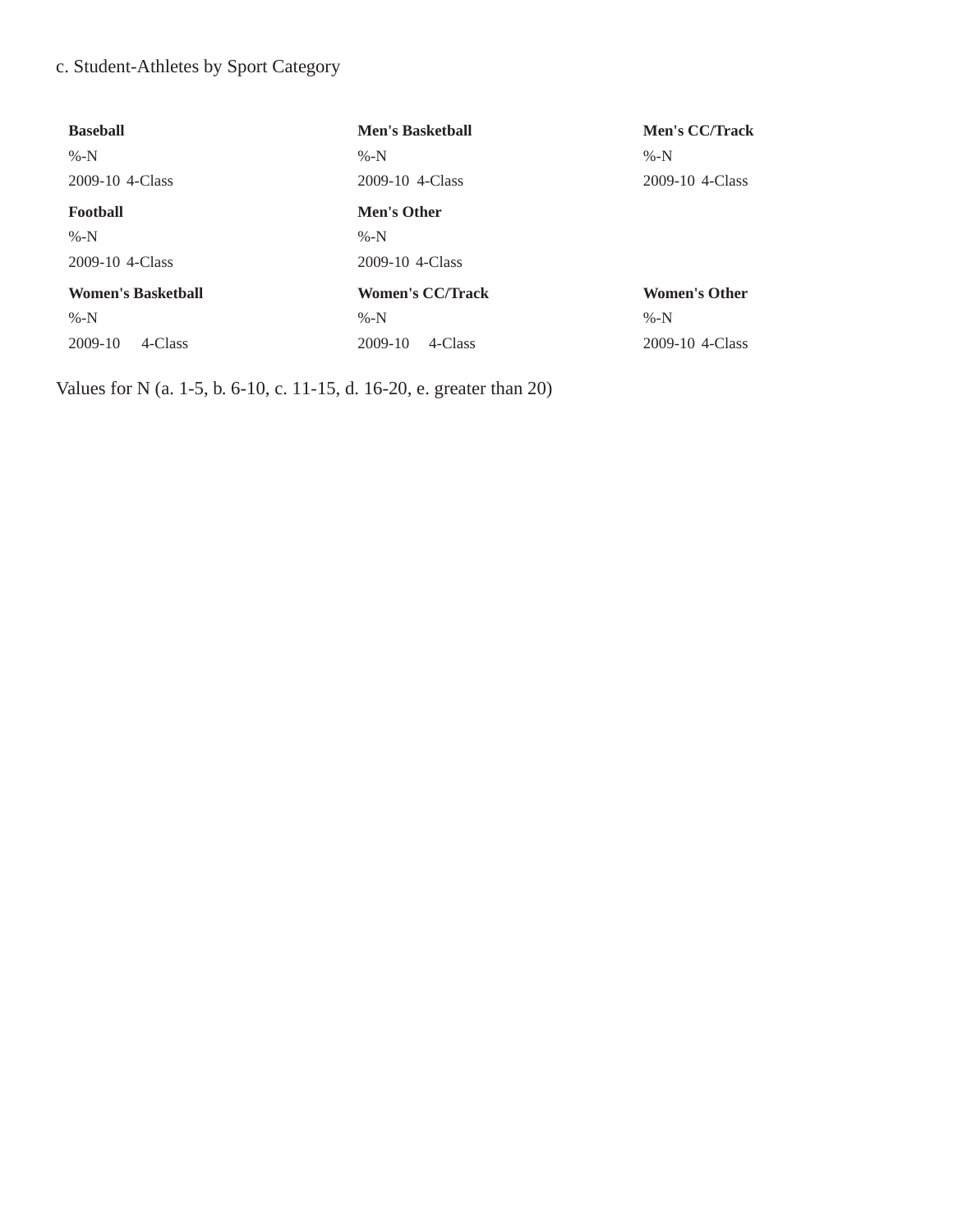# **2. Undergraduate-Enrollment Data (All full-time baccalaureate-degree seeking students enrolled 2015-16)**

| a. All Students | Men<br>N       | Women<br>N     | Total<br>N     | b. Student-athletes # | Men<br>N       | Women<br>N     | Total<br>N |
|-----------------|----------------|----------------|----------------|-----------------------|----------------|----------------|------------|
| Am. Ind./AN     | 3              | 3              | 6              | Am. Ind./AN           | $\overline{0}$ | 0              | 0          |
| Asian           | 20             | 52             | 72             | Asian                 | $\Omega$       | $\Omega$       | $\Omega$   |
| <b>Black</b>    | 35             | 33             | 68             | Black                 | $\Omega$       | $\Omega$       | $\Omega$   |
| Hispanic        | 49             | 65             | 114            | Hispanic              | $\Omega$       | $\Omega$       | $\Omega$   |
| Nat. Haw./PI    | $\overline{0}$ | $\overline{0}$ | $\overline{0}$ | Nat. Haw./PI          | $\Omega$       | $\overline{0}$ | 0          |
| N-R Alien       | 35             | 42             | 77             | N-R Alien             | $\Omega$       | $\Omega$       | $\Omega$   |
| Two or More     | 28             | 46             | 74             | Two or More           | $\Omega$       | $\Omega$       | $\Omega$   |
| Unknown         | 18             | 29             | 47             | Unknown               | $\Omega$       | $\Omega$       | $\Omega$   |
| White           | 581            | 659            | 1240           | White                 | $\Omega$       | $\Omega$       | $\Omega$   |
| Total           | 769            | 929            | 1698           | Total                 | $\Omega$       | $\theta$       | $\Omega$   |

# c. Student-Athletes # By Sports Category

| Men          |            |          |          |          |          |
|--------------|------------|----------|----------|----------|----------|
|              | Basketball | Baseball | CC/Track | Football | Other    |
| Am. Ind./AN  |            |          |          |          | $\Omega$ |
| Asian        |            |          |          |          |          |
| Black        |            |          |          |          |          |
| Hispanic     |            |          |          |          |          |
| Nat. Haw./PI |            |          |          |          |          |
| N-R Alien    |            |          |          |          |          |
| Two or More  |            |          |          |          |          |
| Unknown      |            |          |          |          |          |
| White        |            |          |          |          |          |
| Total        |            |          |          |          |          |

#### Women

|              | Basketball | CC/Track | Other             |
|--------------|------------|----------|-------------------|
| Am. Ind./AN  | $\Omega$   | $\Omega$ | 0                 |
| Asian        | $\theta$   | 0        |                   |
| <b>Black</b> | 0          | $\Omega$ | 0                 |
| Hispanic     | 0          | $\Omega$ | 0                 |
| Nat. Haw./PI | 0          | $\Omega$ |                   |
| N-R Alien    | 0          | $\Omega$ | $\mathbf{\Omega}$ |
| Two or More  | 0          | $\Omega$ |                   |
| Unknown      | 0          | $\Omega$ | $\mathbf{\Omega}$ |
| White        | 0          | $\Omega$ |                   |
| Total        |            |          |                   |

#Only student-athletes receiving athletics aid are included in this report.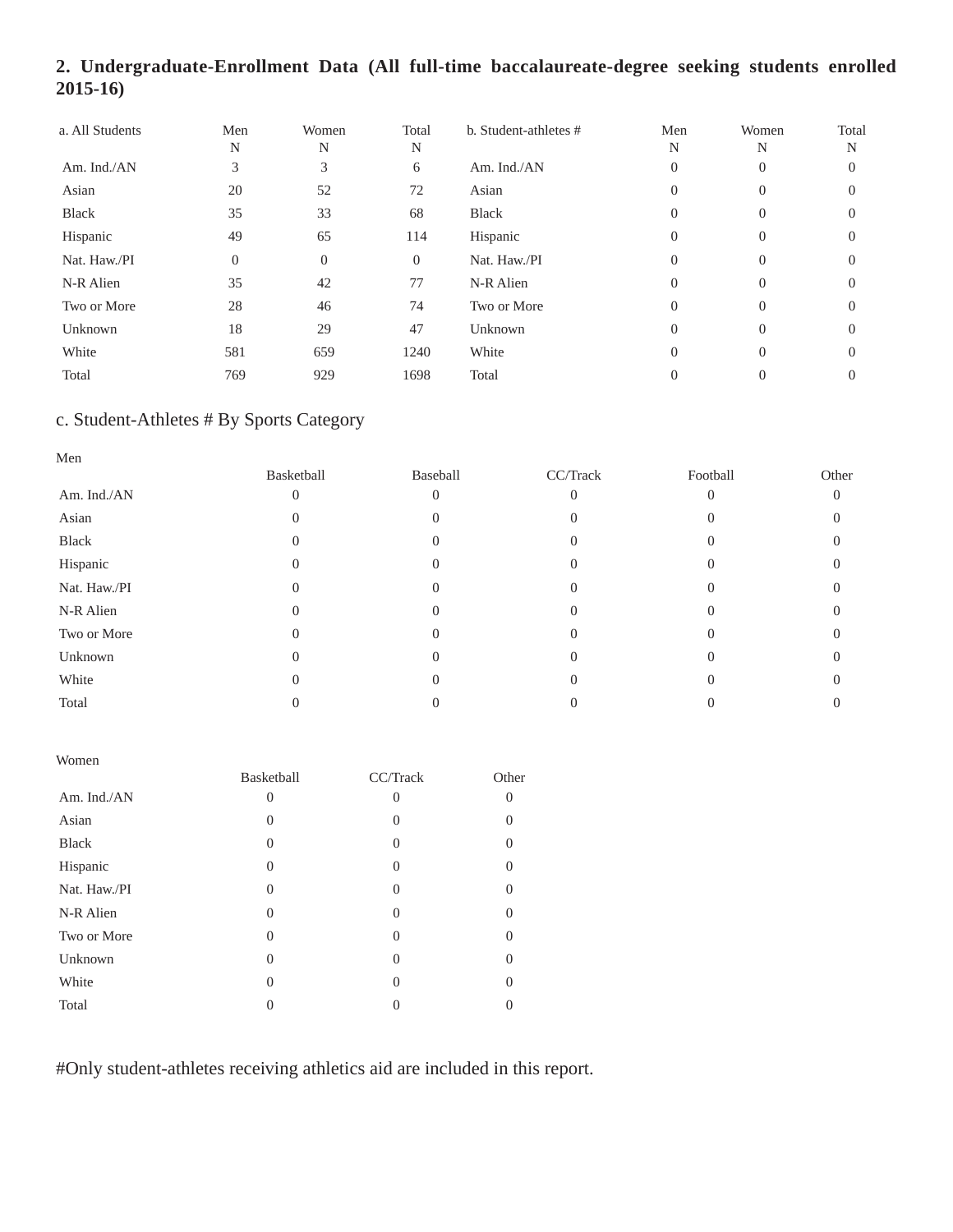### **INFORMATION ABOUT THE GRADUATION RATES REPORT**

#### **Introduction.**

This information sheet and the NCAA Graduation Rates Report have been prepared by the NCAA, based on data provided by the institution in compliance with NCAA Bylaw 31.2.1.8 (admissions and graduation-rate disclosure) and the Federal Student Right-to-Know and Campus Security Act. The NCAA will make this report public on its website, www.ncaa.org.

The Graduation Rates Report provides information about two groups of students at the college or university identified at the top of the form: (1) all undergraduate students who were enrolled in a full-time program of studies for a baccalaureate degree; and (2) student-athletes who received athletics aid from the college or university for any period of time during their entering year. [Note: Athletics aid is a grant, scholarship, tuition waiver or other assistance from a college or university that is awarded on the basis of a student's athletics ability.]

Caution should be exercised when using Division III student-athlete data. Federal regulations calculate graduation rates for student-athletes who receive athletics aid, but only a very small number of Division III member institutions grant athletics aid (i.e., institutions that sponsor a sport at the Division I level and institutions that are moving from Division II or National Association of Intercollegiate Athletics to Division III). Since it is only those student-athletes receiving athletics aid who appear in this report in accordance with federal law, the majority of Division III student-athletes are not reflected in these data.

The report gives graduation information about students and student-athletes entering as freshmen in 2009. This is the most recent graduating class for which the required six years of information is available. The report provides information about student-athletes who received athletics aid in one or more of eight sports categories: football, men's basketball, baseball, men's track/cross country, men's other sports and mixed sports, women's basketball, women's track/cross country and other women's sports. For each of those sports categories, it includes information in nine self-reported racial or ethnic groups: American Indian or Alaska Native, Asian, Black or African-American, Hispanic or Latino, Native Hawaiian or Pacific Islander, nonresident alien, two or more races, White non-Hispanic and unknown (not included in one of the other eight groups or not available) and the total (all nine groups combined).

The graduation rate (percent) is based on a comparison of the number (N) of students who entered a college or university and the number of those who graduated within six years. For example, if 100 students entered and 60 graduated within six years, the graduation rate is 60 percent. It is important to note that graduation rates are affected by a number of factors: some students may work part-time and need more than six years to graduate, some may leave school for a year or two to work or travel, some may transfer to another college or university or some may be dismissed for academic deficiencies.

Two different measures of graduation rates are presented in this report: (1) freshman-cohort rate; and (2) Graduation Success Rate (GSR). The freshman-cohort rate indicates the percentage of freshmen who entered during a given academic year and graduated within six years. The GSR adds to the first-time freshmen, those students who entered midyear, as well as student-athletes who transferred into an institution and received athletics aid. Both the freshman-cohort rate and the GSR subtracts students from the entering cohort who are considered allowable exclusions (i.e., those who either die or become permanently disabled, those who leave the school to join the armed forces, foreign services or attend a church mission). In addition, the GSR subtracts those who left the institution prior to graduation, had athletics eligibility remaining and would have been academically eligible to compete had they returned to the institution.

#### **Graduation Rates Report.**